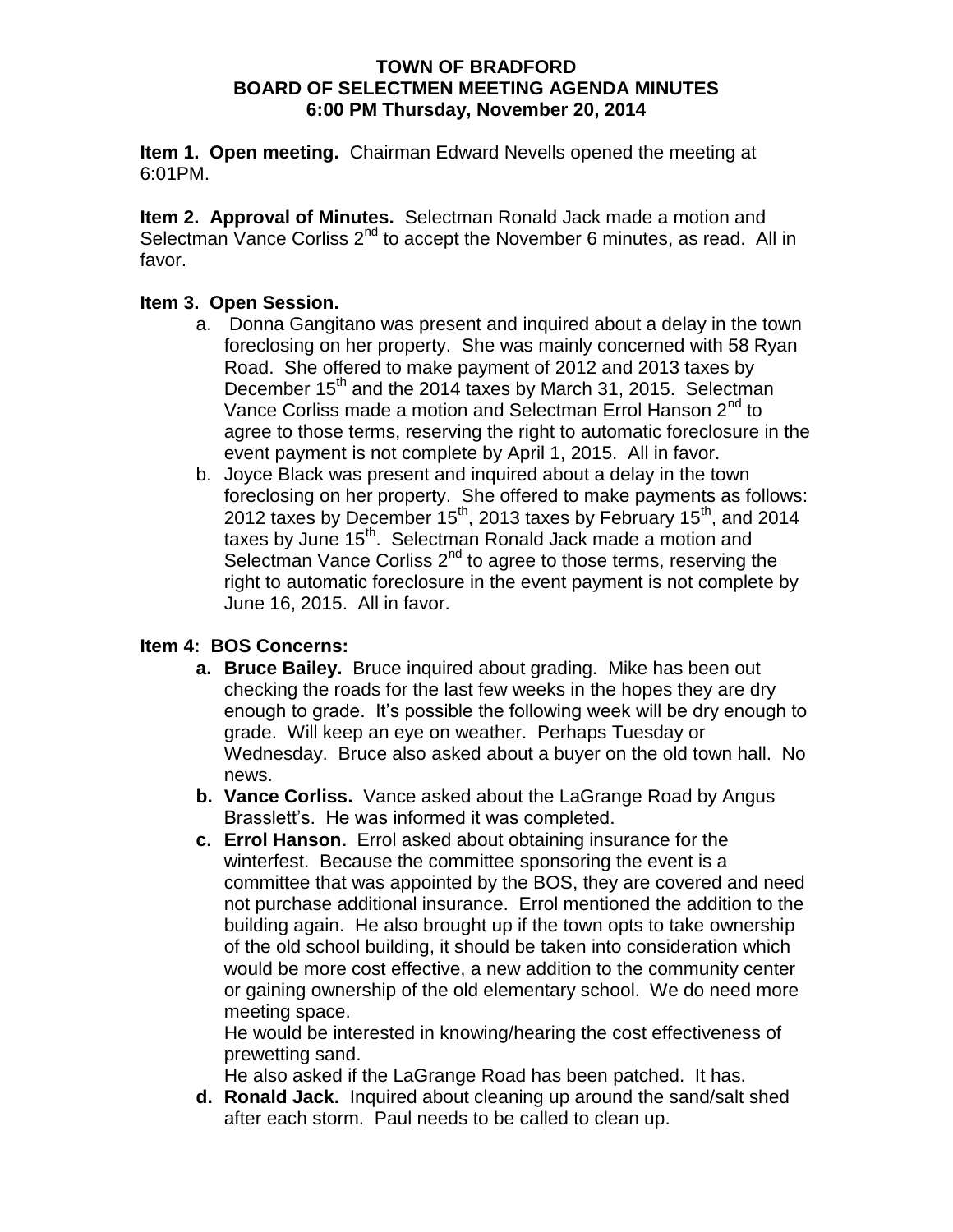**e. Edward Nevells.** Ed discussed the solid waste facility meeting that occurred the previous night. They had visitors from PERC and the MRC. The DEP will not allow any more land fills. He informed us there would be no December payment to the CPSWF. He also asked if we could have the preliminary budget for the next meeting.

## **Item 5. Committee Reports.**

- **a. Planning Board.** None.
- **b. CEO.** Still working on the trash issue with Ed Bearor.
- **c. Recreation Committee.** None.
- **d. Fire Department.** None.
- **e. Road Commissioner.** We completed the patching on the LaGrange Road as well as the ditching by Angus Brasslett's and a culvert at Ricky Randall's.

### **Item 6. Old Business.**

**a. Tax Lien Policy update.** Reviewed the number of accounts that were sent letters regarding this policy. There were sixteen accounts.

### **Item 7. New Business.**

**a. Charity disbursement.** Selectman Vance Corliss made a motion and Selectman Bruce Bailey  $2^{nd}$  to split the charity funds as follows: \$500 for the Bradford's Little Angels in Bradford and \$500 for the Safe Place Community Center in Corinth. All in favor.

### **Item 8. Correspondence.**

We received a letter from the DEP regarding the "old dump." There are a few spots that have little grass that needs to be watched in the future.

### **Item 9. Request for Additional Agenda Items.**

- **a.** It was requested to have the budget ready by December 4<sup>th</sup> meeting. Agreed.
- **b.** The BOS visited the tractor belonging to John Brackett. They decided at this time that they do not wish to purchase any equipment.
- **c.** Errol asked that we continue to work on SOG's for the town office regarding training of employees, etc.
- **d.** We should do some research regarding becoming a warming shelter when needed.

### **Item 10. Review of Treasurer's Warrants - #'s 67, 68, 69.** Signed.

### **Item 11. Executive Session.**

# **a. Lois Jones – 1 MRSA 405 6 (a).**

Selectman Ronald Jack made a motion and Selectman Vance Corliss 2<sup>nd</sup> to go into executive session under 1 MRSA 405 6 (a), personnel issues at 7:34PM. All in favor.